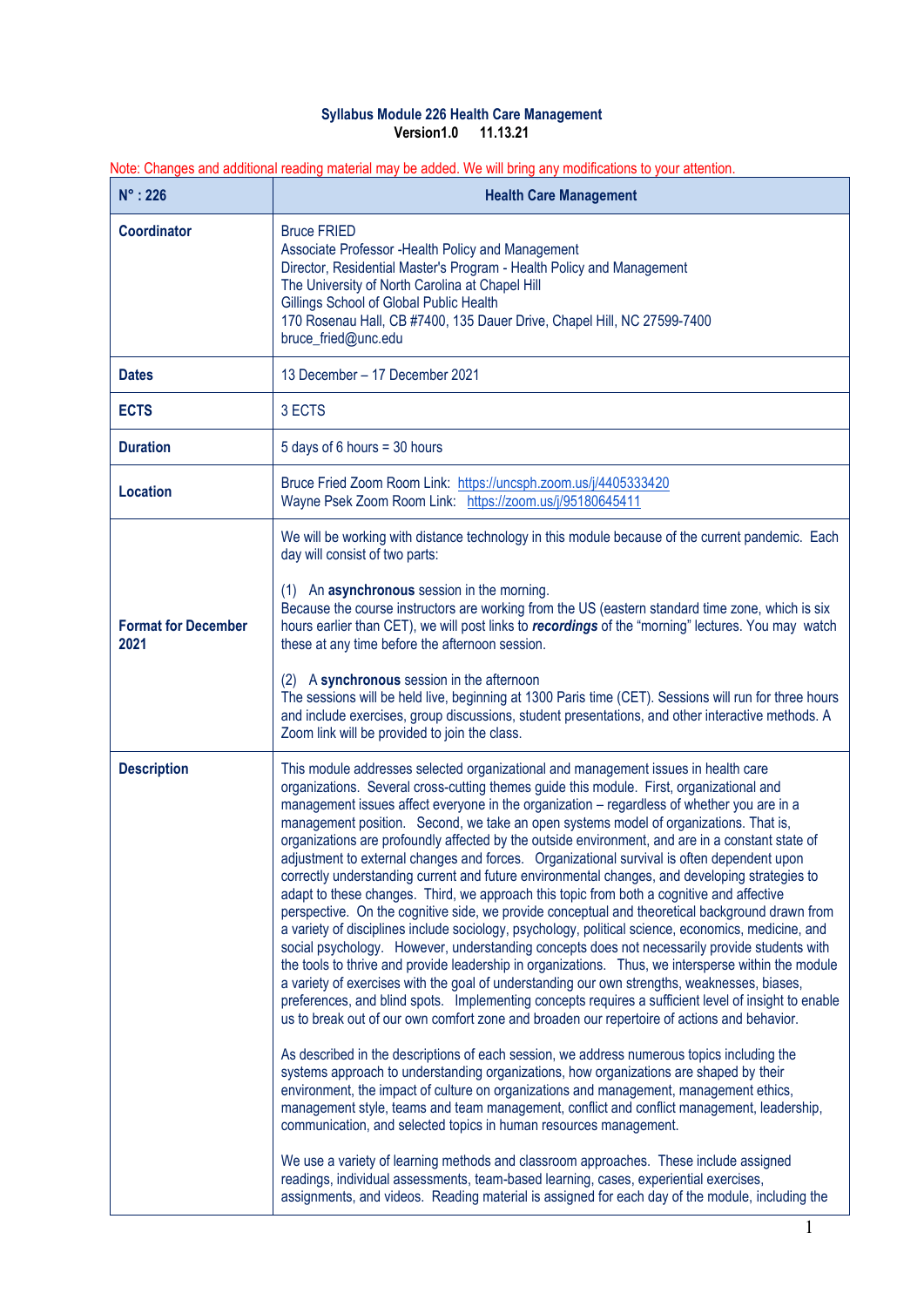|                                                                          | first day. Please read materials prior to class. In some instances, this includes completing<br>exercises and self-assessment surveys. This will make the experience more meaningful for you<br>and will benefit others by enhancing the level of class discussion.                                                                                                                                                                                                                                                                                                                                                                                                                                                                                                                                                                                                                                                                                                                                                                                                                                                |
|--------------------------------------------------------------------------|--------------------------------------------------------------------------------------------------------------------------------------------------------------------------------------------------------------------------------------------------------------------------------------------------------------------------------------------------------------------------------------------------------------------------------------------------------------------------------------------------------------------------------------------------------------------------------------------------------------------------------------------------------------------------------------------------------------------------------------------------------------------------------------------------------------------------------------------------------------------------------------------------------------------------------------------------------------------------------------------------------------------------------------------------------------------------------------------------------------------|
|                                                                          | The module is taught by Bruce Fried and Wayne Psek, who collectively have about fifty years of<br>health care experience, as well as experience working in and leading healthcare organizations.<br>Among the most gratifying aspects of teaching in this program is the wide diversity of participants.<br>This is a challenge to instructors, but provides multiple opportunities for remarkably rich discussion<br>and insights. We firmly believe that our own effectiveness as professionals is enhanced by viewing<br>our own world in a global comparative context. We take everything opportunity to draw from the<br>diversity we find in the classroom - and we encourage all participants to share their own views and<br>perspectives.                                                                                                                                                                                                                                                                                                                                                                 |
| <b>Course learning</b><br>objectives                                     | As noted earlier, course objectives include both cognitive knowledge acquisition and affective skills<br>development. Upon completion of Module 226, we expect participants to:                                                                                                                                                                                                                                                                                                                                                                                                                                                                                                                                                                                                                                                                                                                                                                                                                                                                                                                                    |
|                                                                          | 1.<br>Gain and demonstrate familiarity with key organizational behavior theories and concepts<br>related to organizations, leadership and management.<br>Improve their efficacy in leading public service and public health mission-driven<br>2.<br>organizations.<br>Develop an understanding of the challenges and opportunities presented in managing in<br>3.<br>a diverse organization.<br>Identify alternative strategies for effectively managing in difficult organizational settings,<br>4.                                                                                                                                                                                                                                                                                                                                                                                                                                                                                                                                                                                                               |
|                                                                          | including situations involving poor management, toxic managers, dysfunctional<br>organizations.<br>Develop one's own skills in managing the workforce, including motivation,<br>5.<br>communication, negotiation, performance feedback, and team leadership.<br>Appreciate the interplay between ethical organizations and ethical management.<br>6.<br>Gain personal insight into one's strengths as a manager, and to clarify opportunities for<br>7.<br>continuous personal and professional growth.                                                                                                                                                                                                                                                                                                                                                                                                                                                                                                                                                                                                            |
|                                                                          | One of the main teaching strategies in this module is the case method. It is important to read<br>cases prior to class. All of the cases in this module are too long and complex to read during the<br>class session.                                                                                                                                                                                                                                                                                                                                                                                                                                                                                                                                                                                                                                                                                                                                                                                                                                                                                              |
|                                                                          | Traditional passive learning modalities make the implicit assumption that students come into the<br>classroom setting lacking any substantive knowledge of course material. This assumption does<br>not hold in many situations, and clearly does not apply to this course and program. This module<br>makes use of Team-Based Learning (TBL) methodologies, an approach to learning which has been<br>adopted in many educational settings as an ideal way to convey complex concepts, particularly with<br>adult learners. TBL is activity-based learning in which learners participate in the learning process<br>through team discussions and decision-making. Team-based learning is also an appropriate<br>approach for healthcare management because healthcare systems are centered around<br>multidisciplinary teams. The best decisions in healthcare are made with an appropriate level of<br>input from knowledgeable team members. Similarly, in this module, we take advantage of the<br>multidisciplinary nature of class participants to enrich discussion, case analysis, and problem<br>solving. |
|                                                                          | The diversity present among class participants enriches the learning experience. We challenge our<br>own assumptions, perspectives, and "ways of doing things" by interacting with people who are not<br>bound by our own cultural constraints. We hope class participants will open themselves to new<br>ideas and perspectives; we firmly believe that the presence of diversity among students is<br>extremely valuable and facilitative of learning.                                                                                                                                                                                                                                                                                                                                                                                                                                                                                                                                                                                                                                                           |
| <b>Contributes to the</b><br>development of the<br>following competences | <b>Competences:</b><br>Understands the principles of systems thinking and can apply them within systematic<br>inquiry to analyze, model and improve public health organizations and services at different<br>strategic levels (5.9)                                                                                                                                                                                                                                                                                                                                                                                                                                                                                                                                                                                                                                                                                                                                                                                                                                                                                |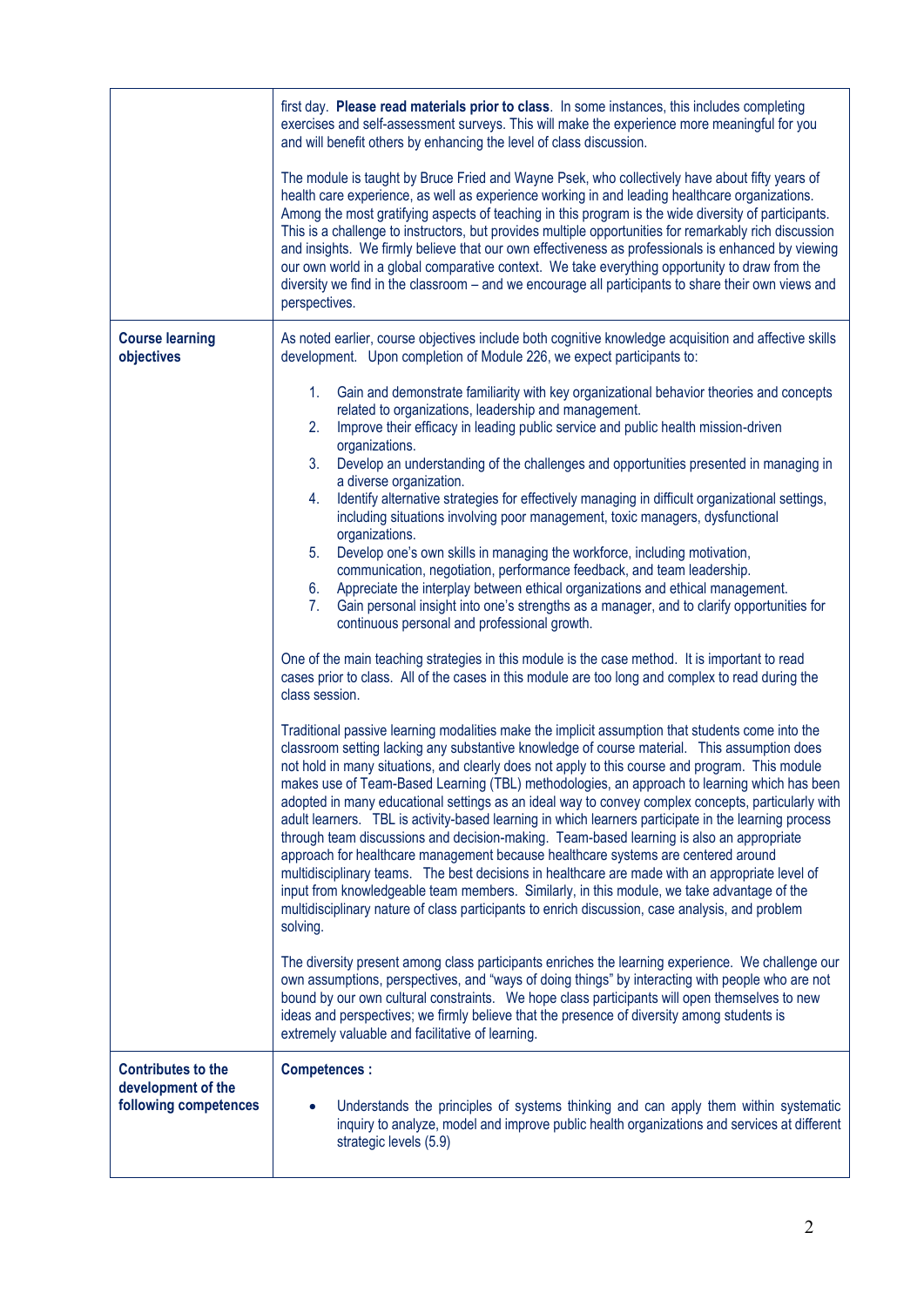|                                                                              | Effectively applies knowledge of organizational systems, theories and behavior to set<br>priorities for, align and deploy relevant resources towards achieving clear strategic goals<br>and objectives (8.1)                                                                                                                                                                                                                                                                                                                                                                                                                                                                                                                                                                                                                                                                                                                                                                                                                                                                                                                                                                                                    |
|------------------------------------------------------------------------------|-----------------------------------------------------------------------------------------------------------------------------------------------------------------------------------------------------------------------------------------------------------------------------------------------------------------------------------------------------------------------------------------------------------------------------------------------------------------------------------------------------------------------------------------------------------------------------------------------------------------------------------------------------------------------------------------------------------------------------------------------------------------------------------------------------------------------------------------------------------------------------------------------------------------------------------------------------------------------------------------------------------------------------------------------------------------------------------------------------------------------------------------------------------------------------------------------------------------|
|                                                                              | Demonstrates knowledge of basic organizational management and project management<br>(8.5)                                                                                                                                                                                                                                                                                                                                                                                                                                                                                                                                                                                                                                                                                                                                                                                                                                                                                                                                                                                                                                                                                                                       |
|                                                                              | <b>Teaching activities:</b><br>Lectures<br>$\bullet$<br><b>Case Analysis</b><br>$\bullet$<br>Class and small group discussion<br>$\bullet$<br>Interactive learning activities<br>$\bullet$<br>Surveys and Professional development instruments<br>$\bullet$                                                                                                                                                                                                                                                                                                                                                                                                                                                                                                                                                                                                                                                                                                                                                                                                                                                                                                                                                     |
| <b>Structure</b><br>(details of sessions<br>title/speaker/date/<br>duration) | Module sessions include both lectures and exercises. Some sessions include a case analysis.<br>Some of these cases are health-care specific and others take place in other settings. However, the<br>problems and dilemmas addressed in the cases are all applicable to the healthcare setting. The<br>common element in each of these cases is that the situation described is unresolved. That is, there<br>is a decision to be made. Each case comes with a series of questions to address, including the<br>most important question: the decision. Each team will review the case, answer the questions, and<br>reach consensus on the decision. Team members should be prepared to discuss their answers,<br>their decision, and the rationale for the decision. Teams will then reconvene and the decisions of<br>each team compared. Following this, a general discussion of the case will ensue, including<br>theoretical principles illustrated in the case. Students are responsible for reading the cases prior to<br>class so that they can participate fully in the discussion and decision-making.<br>The syllabus contains several readings and homework assignments. Some assignments should be |
| <b>Resources</b>                                                             | turned into the instructor; other assignments will be used in class as the basis for class discussion.                                                                                                                                                                                                                                                                                                                                                                                                                                                                                                                                                                                                                                                                                                                                                                                                                                                                                                                                                                                                                                                                                                          |
|                                                                              | See syllabus below.                                                                                                                                                                                                                                                                                                                                                                                                                                                                                                                                                                                                                                                                                                                                                                                                                                                                                                                                                                                                                                                                                                                                                                                             |
| <b>Grading and</b><br>assessment                                             | Student evaluation will be based on the following:<br>Completion of course assignments and engagement in class is important to the success of this<br>a.<br>module. The nature of this material requires participation. You and others will benefit from<br>your active involvement. We expect all students to prepare for class each day, and participate<br>in activities and discussions.<br>The course evaluation consists of 1 Evaluation:<br>b.<br>A final examination consisting of several essay questions will be administered late in January -<br>(100% of course grade)                                                                                                                                                                                                                                                                                                                                                                                                                                                                                                                                                                                                                             |
| <b>Course policy</b>                                                         | <b>Attendance &amp; punctuality</b>                                                                                                                                                                                                                                                                                                                                                                                                                                                                                                                                                                                                                                                                                                                                                                                                                                                                                                                                                                                                                                                                                                                                                                             |
|                                                                              | Regular and punctual class attendance is a prerequisite for receiving credit in a course.<br>Students are expected to attend each class. Attendance will be taken at each class.                                                                                                                                                                                                                                                                                                                                                                                                                                                                                                                                                                                                                                                                                                                                                                                                                                                                                                                                                                                                                                |
|                                                                              | The obligations of attendance and punctuality cover every aspect of the course: - lectures,<br>conferences, group projects, assessments, examinations, as described in EHESP Academic<br>Regulations http://mph.ehesp.fr EHESP Academic Regulation Article. 3).<br>If students are not able to make it to class, they are required to send an email to the instructor and<br>to the MPH program coordinating team explaining their absence prior to the scheduled class date.<br>All supporting documents are provided to the end-of-year panel.                                                                                                                                                                                                                                                                                                                                                                                                                                                                                                                                                                                                                                                                |
|                                                                              | Students who miss class are responsible for content. Any student who misses a class has the<br>responsibility for obtaining copies of notes, handouts and assignments. If additional assistance is still<br>necessary, an appointment should be scheduled with the instructor. Class time is not to be used to<br>go over material with students who have missed class.                                                                                                                                                                                                                                                                                                                                                                                                                                                                                                                                                                                                                                                                                                                                                                                                                                         |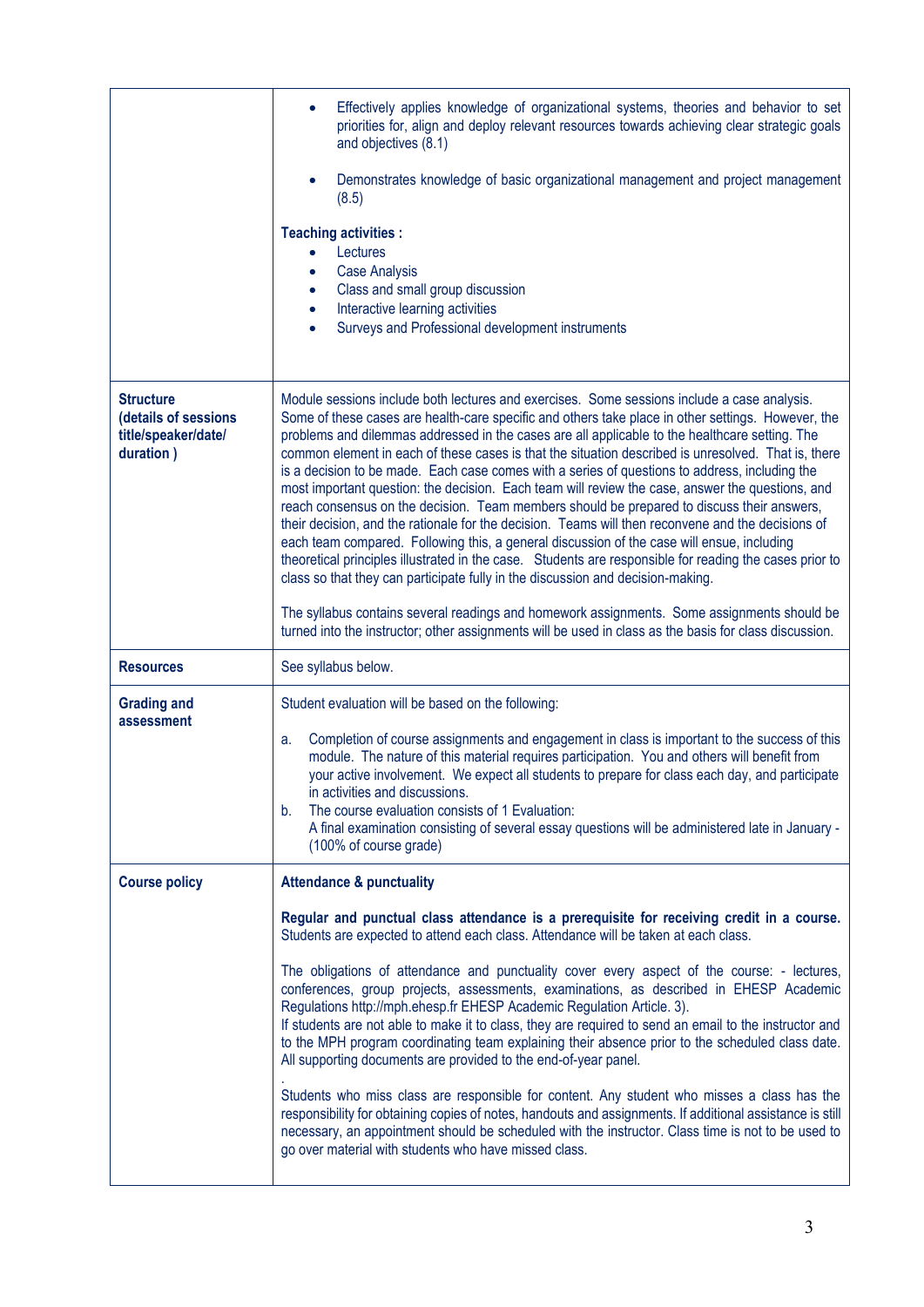|                          | Lateness: Students who are more than 10 minutes late may be denied access to a class. Repeated<br>late arrivals may be counted as absences (See http://mph.ehesp.fr EHESP Academic Regulation<br>Article. 3 Attendance & Punctuality)                                                                                                                                                                                                                                                                                                                                                                                                                                                                                                                                                                                                                                             |
|--------------------------|-----------------------------------------------------------------------------------------------------------------------------------------------------------------------------------------------------------------------------------------------------------------------------------------------------------------------------------------------------------------------------------------------------------------------------------------------------------------------------------------------------------------------------------------------------------------------------------------------------------------------------------------------------------------------------------------------------------------------------------------------------------------------------------------------------------------------------------------------------------------------------------|
|                          | Maximum absences authorized & penalty otherwise<br>Above 20% of absences will be designated a fail for a given class. The students will be entitled to<br>be reassessed in any failed component(s). If they undertake a reassessment or they retake a module<br>this means that they cannot normally obtain more than the minimum pass mark (i.e. 10 out of 20)                                                                                                                                                                                                                                                                                                                                                                                                                                                                                                                   |
|                          | <b>Exceptional circumstances</b><br>Absence from any examination or test, or late submission of assignments due to illness,<br>psychological problems, or exceptional personal reasons must be justified; otherwise, students will<br>be penalized, as above mentioned. Students must directly notify their professor or the MPH academic<br>secretariat before the exam or before the assignment deadline. Before accepting the student's<br>justification, the professor or the MPH academic secretariat has the right to request either a certificate<br>from the attending physician or from a psychologist, or from any other relevant person (See<br>http://mph.ehesp.fr EHESP Academic Regulation Article 4 Examinations).                                                                                                                                                 |
|                          | Courtesy: All cell phones/pages MUST be turned off during class time.<br>Students are required to conduct themselves according to professional standards, eating during class<br>time is not permitted during class time, such as course or group work.                                                                                                                                                                                                                                                                                                                                                                                                                                                                                                                                                                                                                           |
| <b>Valuing diversity</b> | Diversity enriches learning. It requires an atmosphere of inclusion and tolerance, which oftentimes<br>challenges our own closely-held ideas, as well as our personal comfort zones. The results, however,<br>create a sense of community and promote excellence in the learning environment. This class will<br>follow principles of inclusion, respect, tolerance, and acceptance that support the values of<br>diversity. Diversity includes consideration of: (1) life experiences, including type, variety, uniqueness,<br>duration, personal values, political viewpoints, and intensity; and (2) factors related to "diversity of<br>presence," including, among others, age, economic circumstances, ethnic identification, family<br>educational attainment, disability, gender, geographic origin, maturity, race, religion, sexual<br>orientation and social position. |
| <b>Course evaluation</b> | EHESP requests that you complete a course evaluation at the end of the school year. Your<br>responses will be anonymous, with feedback provided in the aggregate. Open-ended comments will<br>be shared with instructors, but not identified with individual students. Your participation in course<br>evaluation is an expectation, since providing constructive feedback is a professional<br>obligation. Feedback is critical, moreover, to improving the quality of our courses, as well as for<br>instructor assessment.                                                                                                                                                                                                                                                                                                                                                     |

| Note: Reading material and associated activities are listed for each day of the module. We have also included additional optional<br>reading material if you are interested in exploring a topic in more depth. These optional items are indicated by an *asterisk. |                                                                                                                                                                                                                                                                                                                                                   |
|---------------------------------------------------------------------------------------------------------------------------------------------------------------------------------------------------------------------------------------------------------------------|---------------------------------------------------------------------------------------------------------------------------------------------------------------------------------------------------------------------------------------------------------------------------------------------------------------------------------------------------|
|                                                                                                                                                                                                                                                                     |                                                                                                                                                                                                                                                                                                                                                   |
| Session1 Title<br><b>MONDAY</b>                                                                                                                                                                                                                                     | Introductions and overview of module / Improving healthcare organizations / Culture and<br>Management / Communication / Evidence-based management / Systems thinking and learning<br>for leaders and managers                                                                                                                                     |
| <b>Speakers</b>                                                                                                                                                                                                                                                     | <b>Bruce FRIED</b><br>Associate Professor - Health Policy and Management<br>Director, Residential Master's Program - Health Policy and Management<br>The University of North Carolina at Chapel Hill<br>Gillings School of Global Public Health<br>170 Rosenau Hall, CB #7400, 135 Dauer Drive, Chapel Hill, NC 27599-7400<br>bruce_fried@unc.edu |
| Reading materials                                                                                                                                                                                                                                                   | Case: "Fire at Mann Gulch"<br>Complete Culture and Management Survey and bring results to class<br>2.                                                                                                                                                                                                                                             |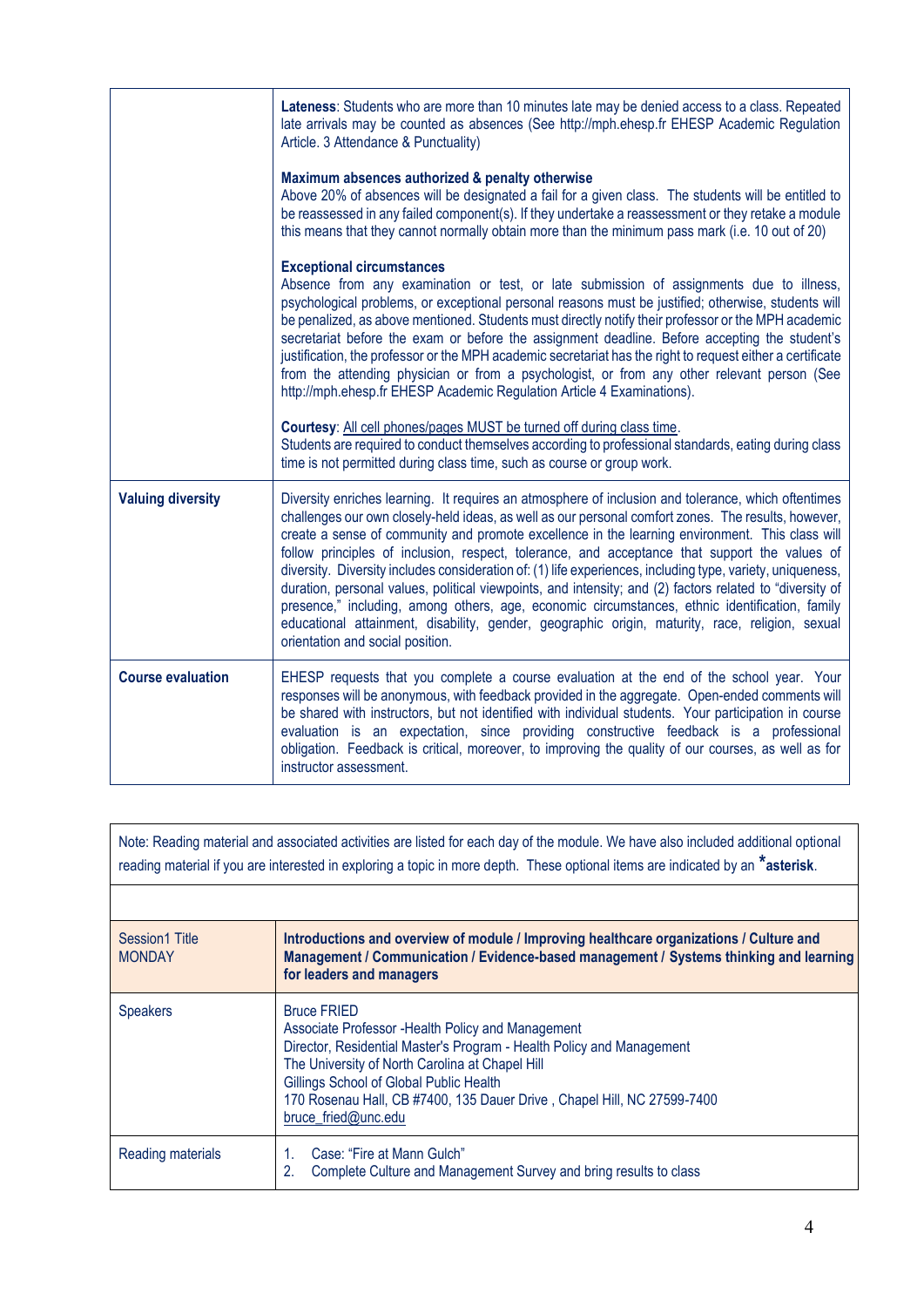| Session structure | Schedule: Morning Asynchronous (Bruce Fried)<br>Introductions and module expectations, outline of module, format, evaluation<br>09.00<br>Improving Health Care Organizations: The Role of Leadership and Management<br>Cultural differences in management<br><b>Decision Making</b> |
|-------------------|-------------------------------------------------------------------------------------------------------------------------------------------------------------------------------------------------------------------------------------------------------------------------------------|
|                   | 12.00<br>Lunch                                                                                                                                                                                                                                                                      |
|                   | Schedule: Afternoon - Synchronous (Bruce Fried)<br>Discussion of differences among cultures in management practices<br>13.00<br>Group discussion of "Fire at Mann Gulch," case questions to be distributed                                                                          |
|                   | 16.00<br>Conclusion                                                                                                                                                                                                                                                                 |
|                   | 6 hours                                                                                                                                                                                                                                                                             |
| Homework          | Read materials for December 14 sessions                                                                                                                                                                                                                                             |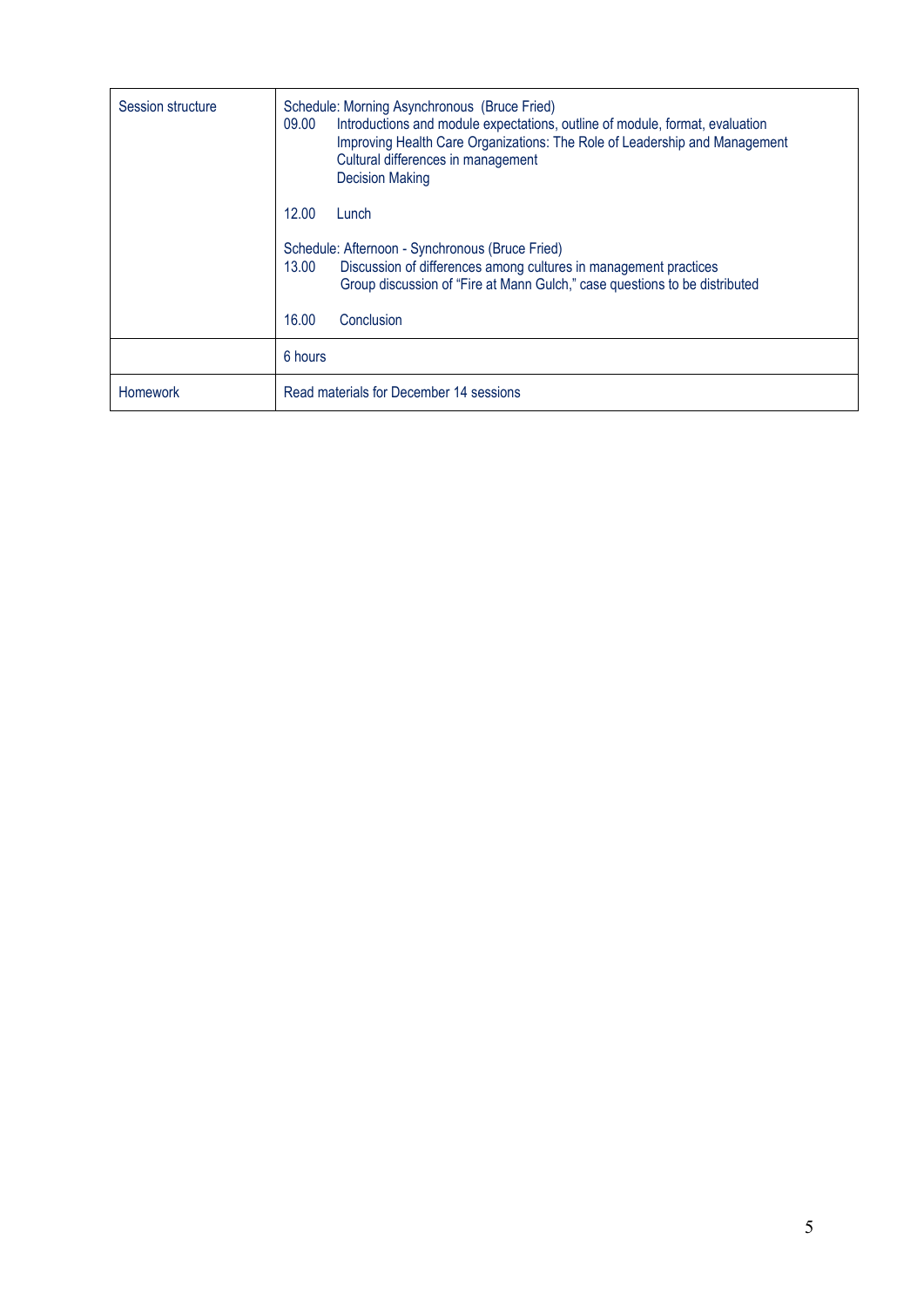| <b>Session2 Title</b><br><b>TUESDAY</b> | Managing teams and psychological safety / Problem solving for leaders and managers /<br><b>Emotional Intelligence</b>                                                                                                                                                                                                                                                                                                                                                                                                                                                                                                                                                                                                                                                                                                                                                                                                                                                     |
|-----------------------------------------|---------------------------------------------------------------------------------------------------------------------------------------------------------------------------------------------------------------------------------------------------------------------------------------------------------------------------------------------------------------------------------------------------------------------------------------------------------------------------------------------------------------------------------------------------------------------------------------------------------------------------------------------------------------------------------------------------------------------------------------------------------------------------------------------------------------------------------------------------------------------------------------------------------------------------------------------------------------------------|
| Speakers:                               | <b>Wayne PSEK</b><br>Department of Health Policy and Management<br>Milken Institute School of Public Health<br>The George Washington University<br>950 New Hampshire Ave., NW Washington, DC 20052<br>Telephone: 202-994-5875<br>E-mail: psek@gwu.edu                                                                                                                                                                                                                                                                                                                                                                                                                                                                                                                                                                                                                                                                                                                     |
| Reading materials                       | Complete Emotional Intelligence Quiz and bring your score to the synchronous session:<br>1.<br>https://globalleadershipfoundation.com/geit/eitest.html#Start<br>Goleman D. "What Makes a leader?" Harvard Business Review 1998<br>2.<br>3.<br>Porath C & Pearson C. "The Price of Incivility". Harvard Business Review Jan-Feb 2013<br>Watch: Dan Ariely TedTalk 2008 (17.26mins)<br>4.<br>https://www.ted.com/talks/dan_ariely_asks_are_we_in_control_of_our_own_decisions<br>Case: "Was that harassment?"<br>5.<br>Recommended Readings (Optional):<br>*Goleman D and Boyatzis R "Social Intelligence and the Biology of Leadership". Harvard<br>Business Review September 1, 2008<br>*Kahneman, D; Lovallo, D; Sibony, O. " Before you make that big decision". Harvard Business<br>Review. Vol. 89 Issue 6, p50-60. Jun 2011<br>*Ibarra H; Carter HM; and Silva C. "Why men still get more promotions than women." Harvard<br>Business Review 88:9 (Sep 2010): 80-85. |
| <b>Session Structure</b>                | Schedule: Morning Asynchronous (Wayne Psek)<br>09.00<br><b>Emotional Intelligence</b><br><b>Behavioural Economics</b><br>Systems and Systems Thinking<br>Workplace behaviours (Civility and conflict)<br>12.00<br>Lunch<br>Schedule: Afternoon Synchronous (Wayne Psek)<br>13.00<br>Discussion of El profile<br>Discussion of Systems and Systems Thinking<br>Group Discussion of "Was that harassment?"<br>Conclusion<br>16.00                                                                                                                                                                                                                                                                                                                                                                                                                                                                                                                                           |
| Duration                                | 6 hours                                                                                                                                                                                                                                                                                                                                                                                                                                                                                                                                                                                                                                                                                                                                                                                                                                                                                                                                                                   |
| Homework                                | Complete Myers-Briggs Inventory and bring your score to class<br>1.<br>http://www.humanmetrics.com/cgi-win/jtypes2.asp<br>Read materials for December 15 sessions<br>2.                                                                                                                                                                                                                                                                                                                                                                                                                                                                                                                                                                                                                                                                                                                                                                                                   |

| Session 3 Title<br><b>WEDNESDAY</b> | Management style: Your strengths and shortcomings / Organizational problem analysis /<br>Learning in organizations / Quality and implementation for managers                                                                                                                                                      |
|-------------------------------------|-------------------------------------------------------------------------------------------------------------------------------------------------------------------------------------------------------------------------------------------------------------------------------------------------------------------|
| Speakers:                           | <b>Bruce FRIED</b>                                                                                                                                                                                                                                                                                                |
| Reading materials                   | Complete Myers-Briggs Inventory http://www.humanmetrics.com/cgi-win/jtypes2.asp<br>MBTI Materials (on REAL) (review)<br>Edmondson, A. The Fearless Organization, Chapter 1.<br>2.<br>Read "Medisys Crop.: The IntensCare Product Development Team"<br>3.<br>Bring your MBTI type to the synchronous session<br>4. |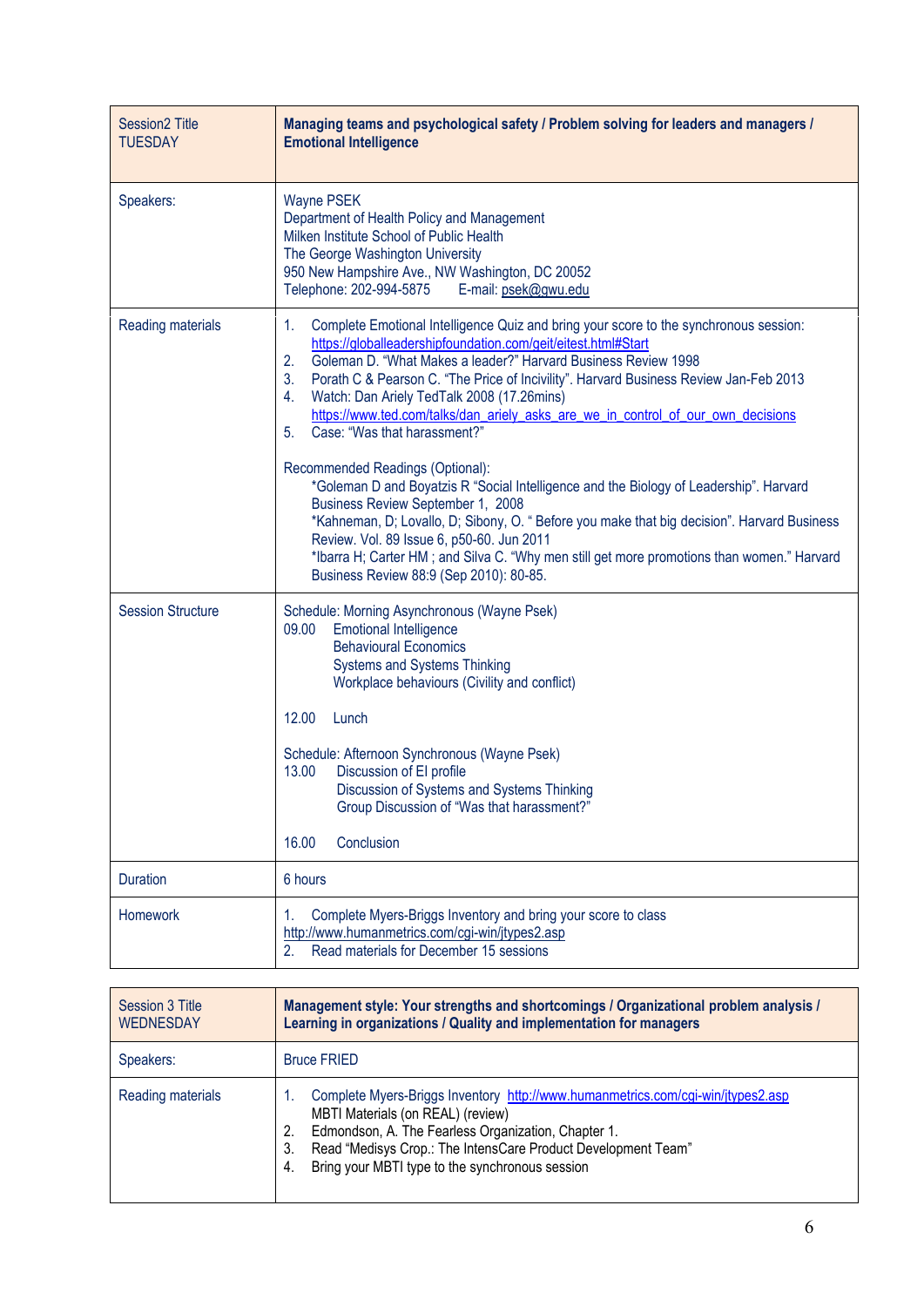|                          | Recommended Readings (Optional):<br>*Jain, et al, "Moving Toward Improved Teamwork in Cancer Care: The role of psychological<br>Safety in Team Coordination"<br>*Fried BJ & Edmondson AC. "Teams and team effectiveness in health services organizations."<br>*Edmondson A & Roloff K. "Leveraging diversity through psychological safety. |
|--------------------------|--------------------------------------------------------------------------------------------------------------------------------------------------------------------------------------------------------------------------------------------------------------------------------------------------------------------------------------------|
| <b>Session Structure</b> | Schedule: Morning asynchronous (Bruce Fried)<br><b>Management Style</b><br>09.00<br>The Challenges of Working on Teams<br><b>Psychological Safety</b>                                                                                                                                                                                      |
|                          | 12.00<br>Lunch<br>Schedule: Afternoon Synchronous (Bruce Fried)<br>Discussion of MBTI profiles<br>13.00<br>Group Discussion of "Medisys Corp.: The IntensCare Product Development Team"<br>16.00<br>Conclusion                                                                                                                             |
| Duration                 | 6 hours                                                                                                                                                                                                                                                                                                                                    |
| <b>Homework</b>          | Read materials for December 16 sessions<br>Case Analysis for "Amazon as Employer" – Read case and work with group to develop a 7 min max<br>presentation to be presented in class on Friday. Groups will be assigned.                                                                                                                      |

| Session 4 Title<br><b>THURSDAY</b> | Aligning strategy with function (Human Resources and Marketing) / Employee recruitment and<br>Selection / Team problem solving / Leading, mentoring and improvising / Strategy, marketing<br>and operations /                                                                                                                                                                                                                                                                                                                                                                                                                                                                                                                                                                                                                                                                                                                                                                                                                                                                                                                                               |
|------------------------------------|-------------------------------------------------------------------------------------------------------------------------------------------------------------------------------------------------------------------------------------------------------------------------------------------------------------------------------------------------------------------------------------------------------------------------------------------------------------------------------------------------------------------------------------------------------------------------------------------------------------------------------------------------------------------------------------------------------------------------------------------------------------------------------------------------------------------------------------------------------------------------------------------------------------------------------------------------------------------------------------------------------------------------------------------------------------------------------------------------------------------------------------------------------------|
| Speakers:                          | <b>Wayne PSEK</b>                                                                                                                                                                                                                                                                                                                                                                                                                                                                                                                                                                                                                                                                                                                                                                                                                                                                                                                                                                                                                                                                                                                                           |
| Reading materials                  | Brown T & Wyatt J. "Design Thinking for Social Innovation" World Bank Institute 2013<br>1.<br>2.<br>Staines A, Amalberti R, Berwick DM, Braithwaite J, Lachman P, Charles A Vincent CA. COVID-<br>19: patient safety and quality improvement skills to deploy during the surge, International Journal<br>for Quality in Health Care, 2020 May.<br>3 <sub>1</sub><br>Daley Ullem E, Gandhi TK, Mate K, Whittington J, Renton M, Huebner J. Framework for<br>Effective Board Governance of Health System Quality. IHI White Paper. Institute for Healthcare<br>Improvement; 2018. Pg 1-11<br>Case: "Should an algorithm tell you who to hire?"<br>4.<br>Recommended Readings (Optional):<br>"Porter M. (2010) What is value in healthcare. NEJM 363:2477-2481<br>*Brimm L. "Managing Yourself - How to embrace Complex Change" HBR. Sept. 2015 108-112.<br>*Figueroa C.A., Harrison, R., Chauhan, A., & Meyer, L. "Priorities and challenges for health<br>leadership and workforce management globally: a rapid review". BMC health services research,<br>19(1), 239. 2019<br>* Knight, Rebecca. Managing People from 5 Generations. HBR September 25, 2014. |
| <b>Session Structure</b>           | Schedule: Morning Asynchronous (Wayne Psek)<br><b>Managing for Quality</b><br>9:00.<br>Aligning Strategy, Marketing and Operations<br>The role of the board<br>12.00<br>Lunch<br>Schedule: Afternoon Synchronous (Wayne Psek)<br>13.00<br>Leaders as motivators, mentors and improvisors<br><b>Leading Change</b><br>Innovation and Design Thinking                                                                                                                                                                                                                                                                                                                                                                                                                                                                                                                                                                                                                                                                                                                                                                                                         |